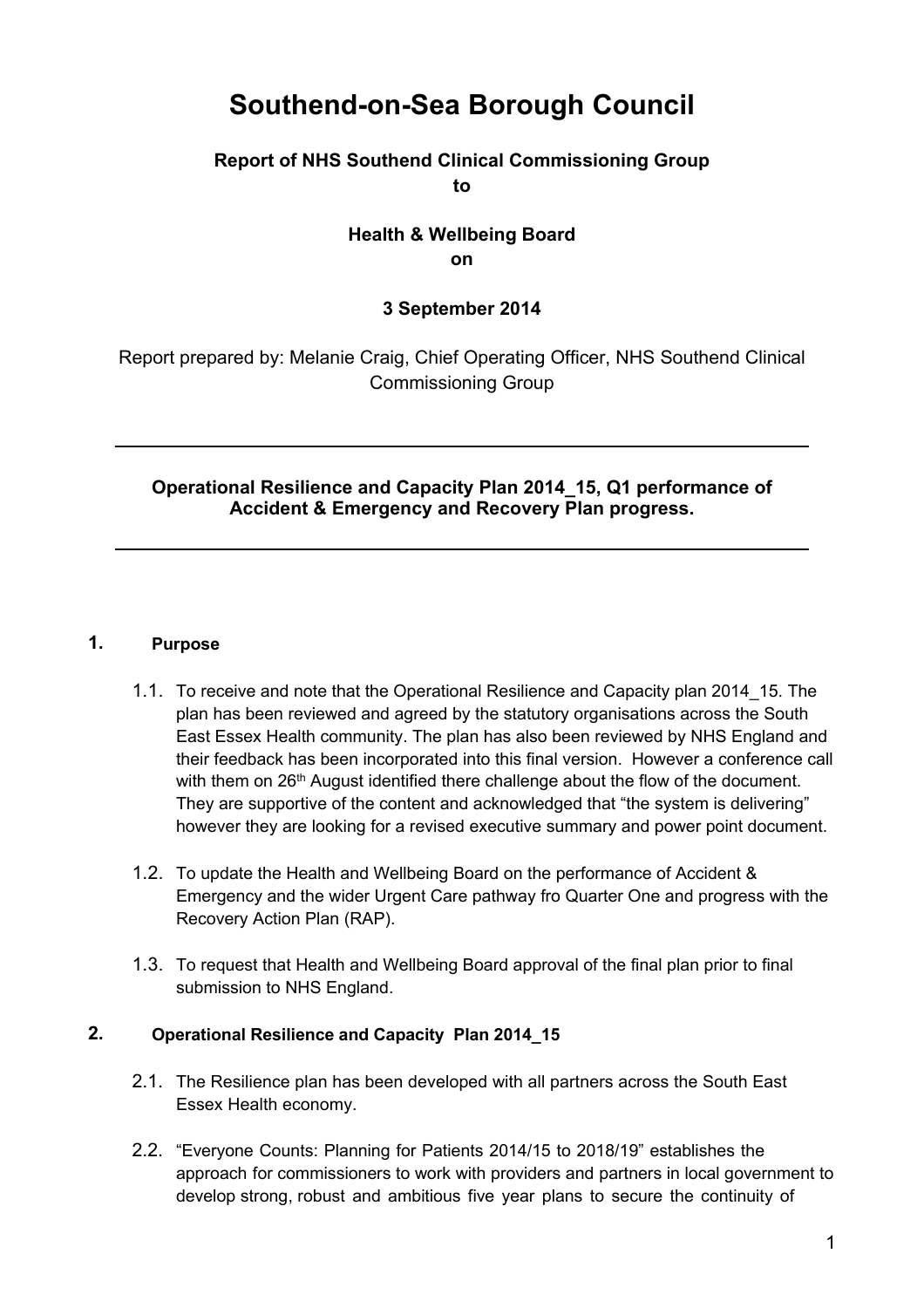sustainable, high quality care for all.

- 2.3. The guidance emphasizes the need for an outcomes focused approach to planning, aligned to the NHS National Outcomes Framework, and for plans to reflect stretching local ambition over the five-year period, underpinned by detailed operating plans.
- 2.4. All of the strategic and operational planning has been undertaken with the intention to create resilient health systems that have the required capacity to cope with demand for health services across south-east Essex. This is about whole system-improvement, which will have many direct and indirect impacts on urgent care and RTT performance.
- 2.5. This will require a greater focus on identification of vulnerable patients, enhanced provision of preventative services at primary and community level and a greater level of integration across health and social care. In line with national trends, the south east Essex system is encountering an ever-growing number of complex cases as a result of changing demographics and multiple long-term conditions. This is presenting a challenge for system capacity, both in planned care and unplanned care.
- 2.6. We have worked together to plan for 2014/15 and our focus will be on six key areas that have been identified by the system as being necessary in order to deliver improved outcomes.
	- · Improved Governance;
	- · Improved Performance Management;
	- Emergency Care Improvement Plan;
	- · RTT Recovery Action Plan;
	- · Community Pathway;
	- Embedded escalation processes; and,
	- · Creation of GP hub in Southend.

#### **3. Accident & Emergency and Urgent Care Performance in Q1**

3.1. The 4 Hour target Accident and Emergency performance standard at SUHFT has improved month on month since May, although still failed the quarter due to April s' performance, it's also worth noting that the Trust has seen increased levels of attendances compared to the same period last year as can be seen in the table and chart below. The Trust has had no 12 hour trolley breaches and achieved its ambulance off load times.

| Indicator                        | Target <b>Apr-14 May-14 Jun-14 Q1</b> |       | $ $ Jul-14 |
|----------------------------------|---------------------------------------|-------|------------|
| 4 Hour Target                    | 95% 90.11% 95.67% 96.26% 94.14% 96.4% |       |            |
| 12 hour trolley waits            |                                       |       |            |
| Ambulance black breaches         |                                       |       |            |
| Assessed with 30 mins of arrival | $90\%$ 90.13% 92.62%                  | 94.0% | 92.0%      |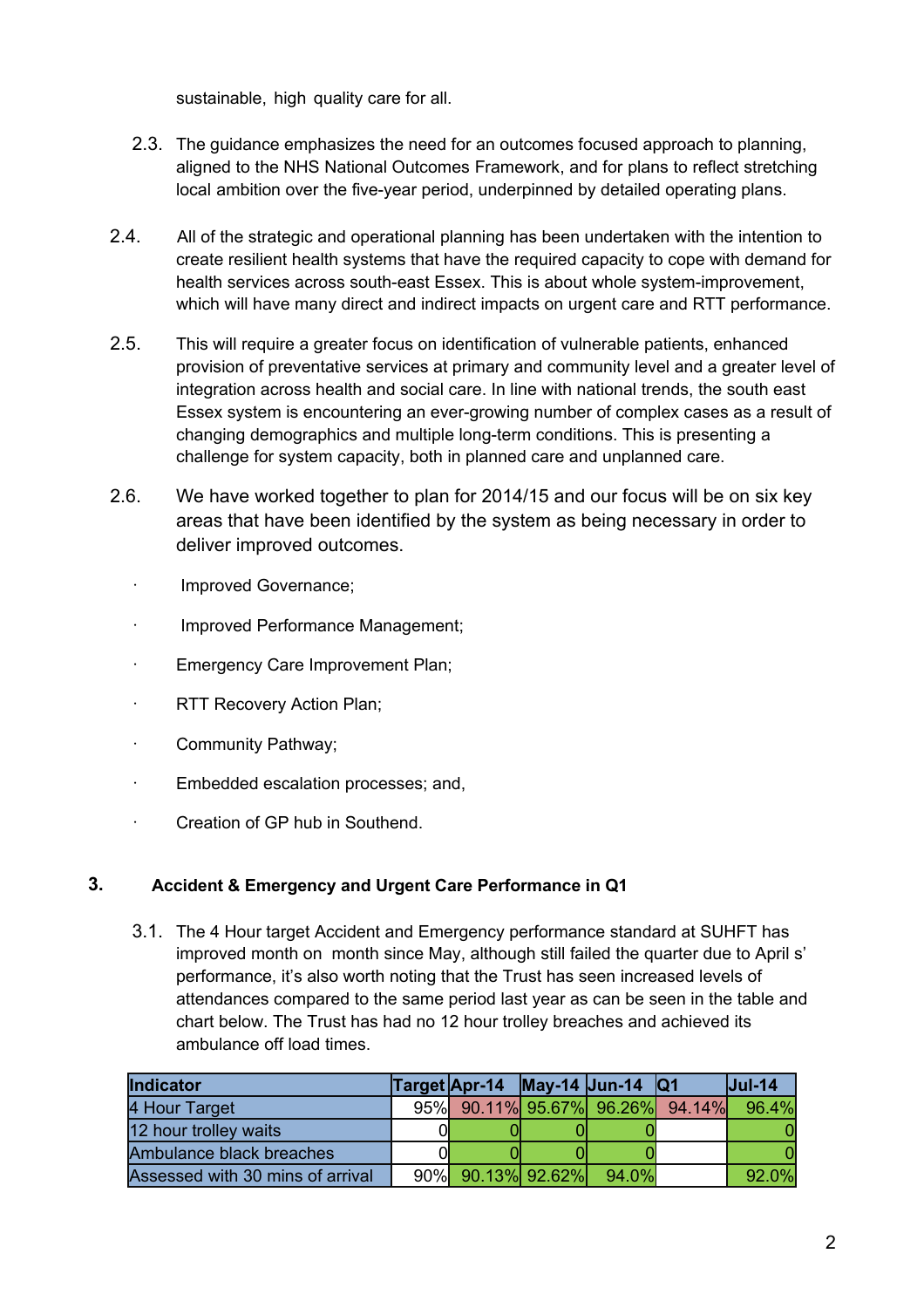

3.2. However delivery of the target has been through, in part due to high levels of Non elective admissions from A&E. The Trust regularly averages 38% per week against what would should be 28 – 30%. This has resulted in financial pressure upon the CCG through increased short stay non elective spells. This will be monitored through weekly performance management meeting with the Trust.

#### **4. Recovery Action Plan implementation.**

4.1. The Trust is making steady progress with the Emergency Care recovery implementation plan as indicated the in table below.

| <b>Project Area</b>                                 | <b>June Update</b>                                                                                                                                                                                                                                                                                                                                                                                                                            |
|-----------------------------------------------------|-----------------------------------------------------------------------------------------------------------------------------------------------------------------------------------------------------------------------------------------------------------------------------------------------------------------------------------------------------------------------------------------------------------------------------------------------|
| 1 - Management of<br><b>Emergency Care</b>          | On track. Standards discussed at Sisters meeting and to be discussed at Matrons<br>Away day and Leadership workshop on 27th June.                                                                                                                                                                                                                                                                                                             |
| 2 - Establish Front Door GP<br>Service              | Review of SEEDs implementation was presented at July Steering Group meeting. It<br>was agreed that further action was required around analysis before a decision about<br>stopping or continuing the service can be made. It was agreed that there was an<br>element of reliance upon the GPs in A&E to support the clinical decision making<br>progress and that should eth service be stopped straight away there may be clinical<br>risks. |
| 3 - Clinical Support for ED<br><b>Clinical Lead</b> | Support established and ongoing.                                                                                                                                                                                                                                                                                                                                                                                                              |
| 4 - A - Comprehensive<br>Workforce Plan for ED      | ED recruitment to establishment continues to be a high priority. ECIST have<br>completed a review with submission due. Clinical Service Manager commenced<br>appointment on 12th June. RAT will be in place in Majors on all shifts by the end of<br>June. 1 Locum Consultant recruited to substantive post. 1 middle grade appointee<br>has withdrawn - job back out to advert and 3 Nurses recruited from Spain                             |
| 5 - A Comprehensive<br>Medical Workforce Plan       | Model rota for 5 consultants for AMU cover has been sent out to for comments.<br>Gap year higher training scheme agreed by Exec and recruitment underway will<br>provide 3 higher trainees for medical rota.                                                                                                                                                                                                                                  |
| 6 - A Comprehensive<br>Process for Discharge        | Agreement gained to combine the Bed Management, Admission, discharge and<br>escalation policies to give a cohesive process overview.                                                                                                                                                                                                                                                                                                          |